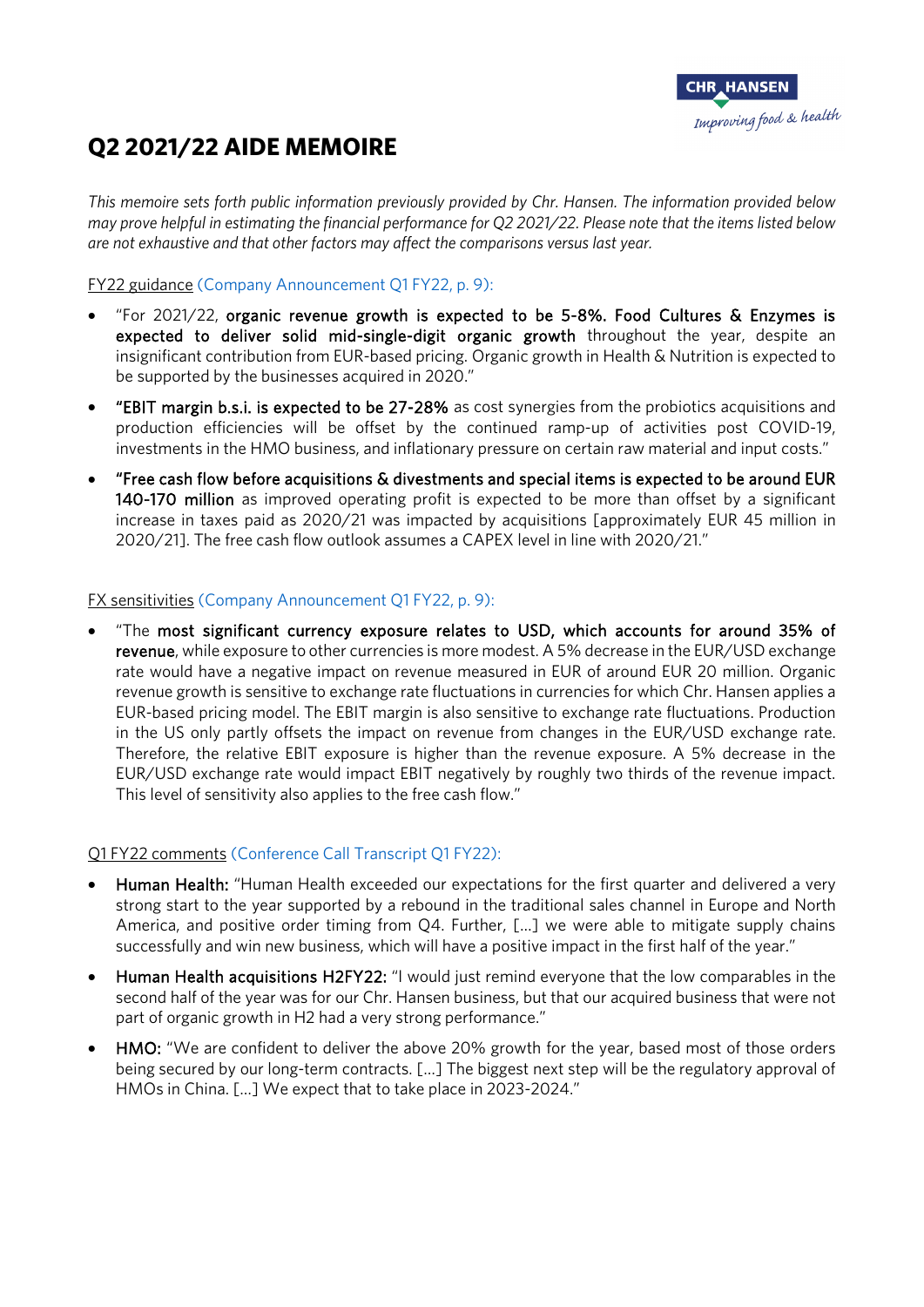- Animal Health: "You could expect a normal momentum going into Q2. […] I'm very pleased with how the team has turned the innovation into market execution and commercialization."
- FC&E China 1: "China had solid growth against a low comparable from last year and that was mainly because Q1 of last year for FC&E was particularly soft."
- FC&E China 2: "The fermented milk market in China is still not developing favorably and our outlook for China is still to be flat to slightly positive in FY22."
- Lighthouses 1: "Our growth areas, which account for approximately 10% of Group revenue Bioprotection, Fermented Plant Bases, Plant Health, and HMO - grew 35% [in Q1]. Lighthouses are expected to outgrow the core business for the year but please note that the very strong growth in Q1 was in part positive due to order timing."
- Q1 EBIT margin: "The EBIT margin ended at 24.4% for Q1, down from 25.2% last year. The drop was in line with our guidance, driven by, first, the full inclusion of HMO, which was only partly reflected in last year's numbers as the acquisition closed mid-October. […] If we exclude the impact from HMO, then the EBIT margin would have been above last year by approximately half a percentage point."
- **FY22 outlook:** "We also see good momentum going into Q2, but [...] it is still a very volatile environment. […] we maintain our guidance for the year."
- H&N outlook: "We go into Q2 with a good momentum in H&N and […] the growth will be front-end loaded because we expect a solid first half of the year for H&N. […] For HMO, as Q1 benefited from customers ramping up for the US launches, the growth momentum will be lower the rest of the year, though still in a range above 20%."
- FC&E FY22 outlook: "Food Cultures and Enzymes is expected to deliver solid mid-single digit organic growth throughout the year and despite an insignificant contribution from euro-based pricing."
- FY22 EBIT margin: "When it comes to EBIT margin before special items, this is still expected to be around the same level as last year - between 27% and 28% - as cost synergies from the Probiotics acquisitions, production efficiencies, and a small positive impact from the US dollar exchange rate will be offset by continued ramp-up of activities, investments into HMO business, and the inflationary pressure on certain input costs. The latter we expect to largely recover during the course of the year as price adjustments become effective."
- Inflationary pressure / price increases: "We have a very strong methodology overall to reflect price increases with customers and we expect to fully pass on the inflationary price increases to customers. […] I think it's important to also call out that our price increases do come with some delay. The ambition is that we can increase the prices to offset not only just the cost, but also the margin impact. But it will come with some delay this year. […] It is very unprecedented times, so I think the overall conclusion is that what we're doing here is baked into our EBIT guidance for the year, which is a landing corridor between 27% and 28%."
- Long-term financial ambitions until FY25: "We updated our long-term financial ambition last quarter to reflect the divestment of Natural Colors and the acquisition of Jennewein. […] Chr. Hansen remains committed to delivering industry-leading profitable growth and a strong cash flow with focus on spending discipline and capital efficiency. Until FY25, we aim to deliver: mid to high single digit organic growth averaged over the period; an increase in EBIT margin before special items over the period to above 30%; and average growth in free cash flow before special items to grow faster than EBIT before special items."
- Carbon reduction targets: "By 2030, Chr. Hansen aims to reduce its Scope 1 and Scope 2 emissions by 42% and its Scope 3 emissions by 20%."